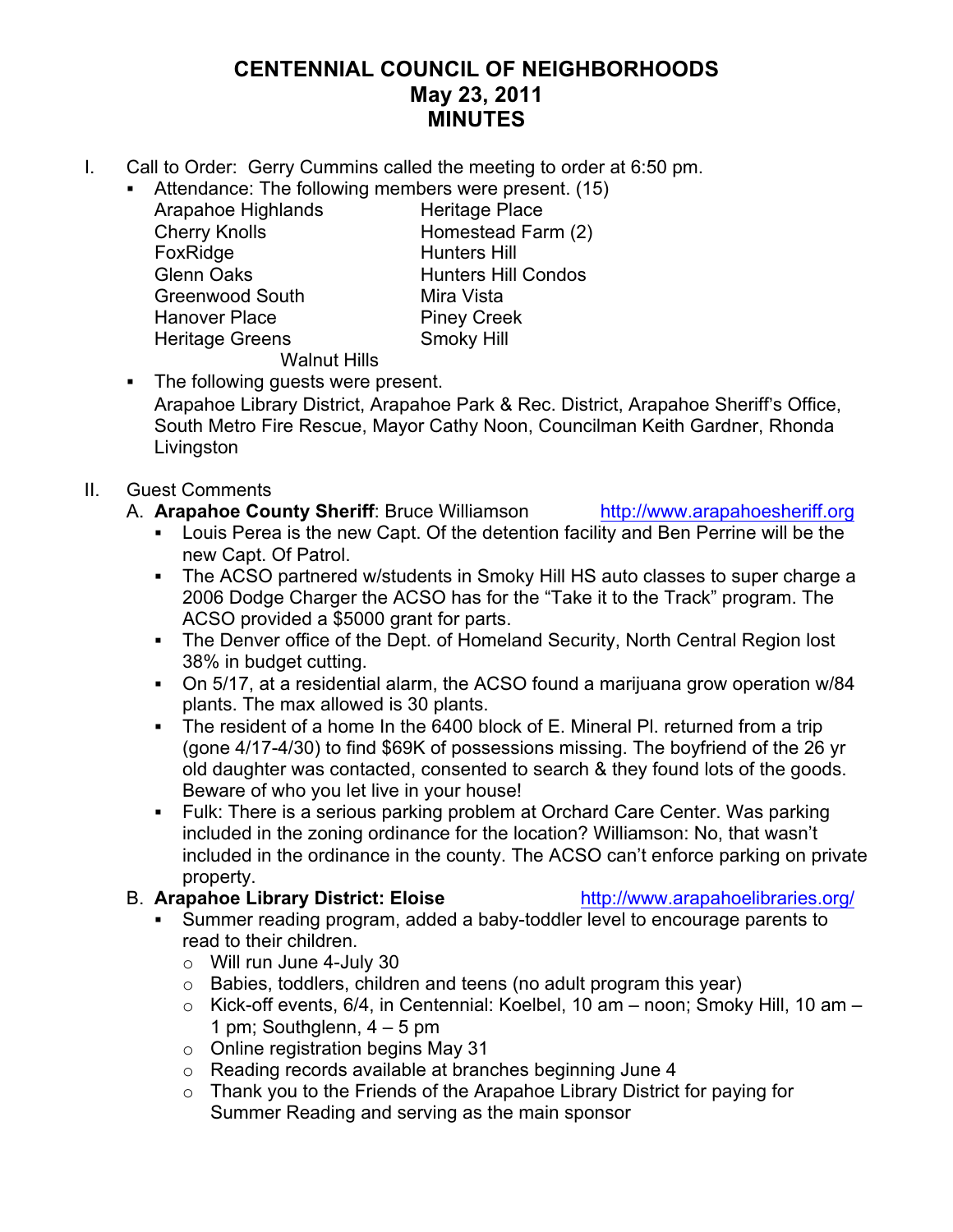- **Disney e-books** 
	- o There are ore than 700 downloadable & interactive Disney books available.
	- $\circ$  New and classic titles for the whole family
	- o Visit the Library District website to access the collection
- ! Everyday Book Club
	- o Our librarians are participating in Channel 2's "Everyday Book Club", along with librarians from other metro area libraries.
	- o Recently discussed *Crooked Letter, Crooked Letter* by Tom Franklin
	- o The selection for June is *You Know When the Men are Gone* by Siobhan Fallon
	- o Visit the Channel 2 or the Library District website for more information
- ! The effect of the limits on Aurora
	- o Checkouts by Aurora residents at Smoky Hill went from 42-45,000/month to 10- 12,000/month.
	- $\circ$  Good news = more selection for our own taxpayers
	- $\circ$  Bad news = fewer materials getting to people who need them
	- o Lack of funding for Aurora libraries has been a no-win for everyone.
- C. **Arapahoe Park & Rec. District**: Delos Searle http://www.aprd.org
	-
- ! Thank goodness for rain!
- ! The Lookout Pool on Picadilly opens this weekend
- ! The Child Care Discount program is for people who purchase annual passes. They can purchase child care for an entire year (\$50 for first, less for others).
- ! The Youith/Teen Mini Triathlon take place on 6/25, 8 am, starting at Lookout Pool. Call 303-269-8410 for more information.
- ! The TRAILS 2nd Annual 4.5K Walk/Run will take place on Aug. 14, 8:30 am, beginning at Piney Creek Hollow Park. Register at www.aprd.org, class # 439. Call 303-269-8409 for more information.
- D. **Fire Districts**: Becky O'Guin

http://www.cfpd.org, http://www.littletongov.org/fire, http://www.southmetro.org

- **EXECT 1.1 Exercity Fire Sponsored the Airlife Memorial Run. Chief Mullin won Oldest** Firefighter running.
- ! The Mile High Hook & Ladder Fire Muster will be held on June 18 at ACC. It'll include an show of antique fire equipment.
- ! The Cunningham Fire EMS open house on 5/14 had 400 people attend.
- ! All of the fire districts are on stand-by for Joplin MS.
- ! The fire at the Maplewood is listed as an undetermined cause.
- ! South Metro preliminary revenue numbers are not down as severely as projected earlier, though property tax will be reduced by \$5.7M (combined ArapCo & DougCo). Property values decreased more than 10%. SMFR has already cut costs in preparation for this.
- South Metro is on Facebook.
- E. **Cherry Creek Schools:** none http://cherrycreekschools.org
- F. **South Suburban Park & Rec. District:** not present http://www.SSPR.org
	- ! Mayor Noon reported that there were 900 runners at Highline Canal Run on 5/14. That's up 100% from last year. There was good attendance at Spring Fling, too. Parking overflowed.
	- ! Mayor Noon also reported on the Weigh and Win program sponsored by Kaiser Permanente and incentaHealth. There's a kiosk at Goodson Rec. Center. There's a link from Centennial homepage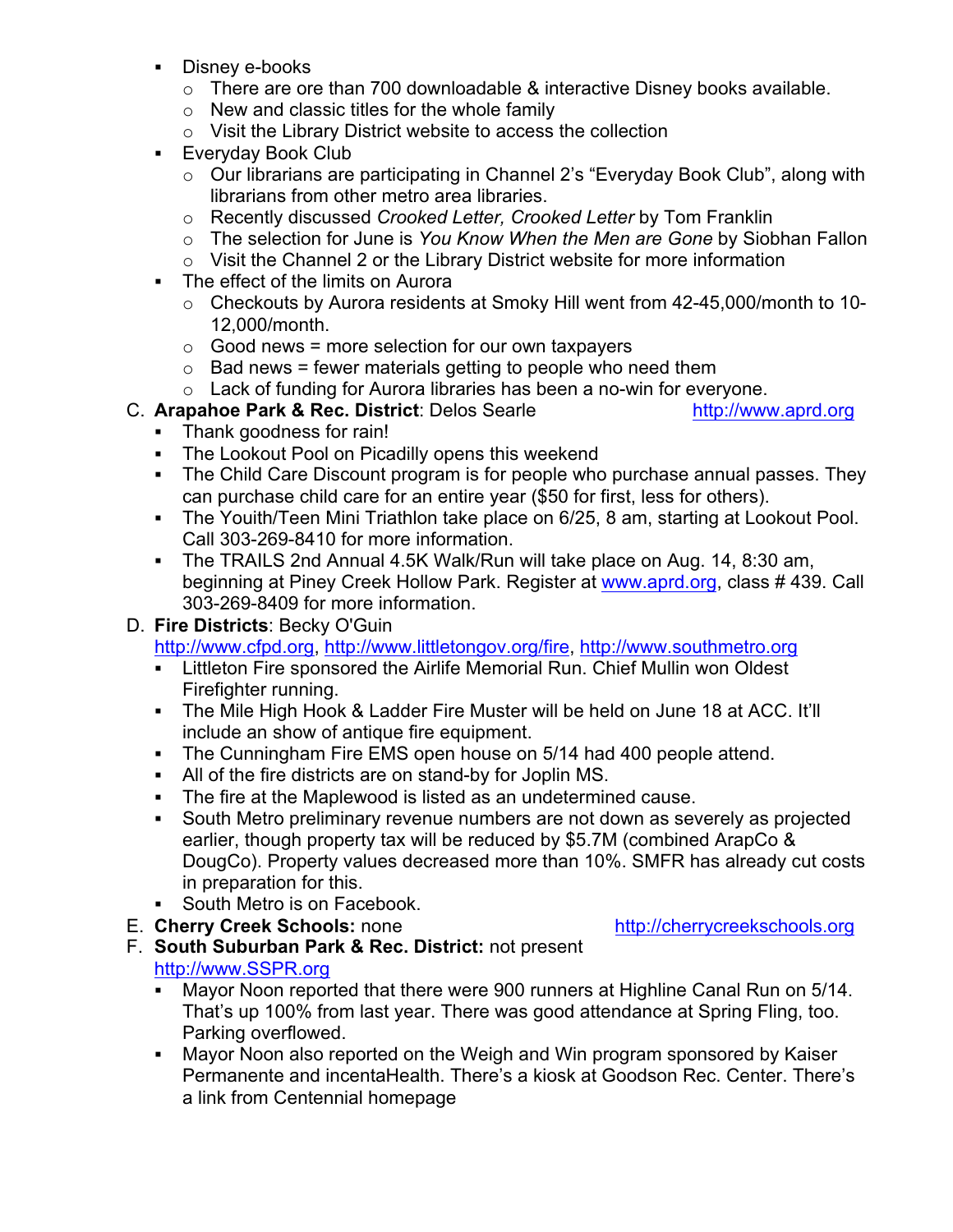- ! Keith Gardner announced a District 2 meeting on Thurs. at Koelbel, 7 pm.
- ! Mayor Noon:
	- $\circ$  The Best of Centennial event celebrates businesses in Centennial. The awards luncheon will be 6 Oct. Anyone can nominate a Centennial business: www.centennialcolorado.com/Forms.aspx?FID=99. There's a searchable database on city website to help you shop local, www.centennialcolorado.com/BusinessDirectoryii.aspx .
	- o There's a Civic Center Park update page on City website (www.centennialcolorado.com/index.aspx?nid=845). The topography is done and they're now doing utilities. The City is purchasing the strip of ground between the Park & the office bldg next door including the stream. It includes 2 water taps. This strip will eventually include a trail that leads to Cherry Creek State Park. The park should be completed this year but we're not doing many activities in the park next year, until the turf gets established.
	- $\circ$  There's a new property search database on website. www.centennialcolorado.com/index.aspx?nid=846.
	- o Reed: How was the deck workshop? Noon: I don't know, I haven't been to the City to check.
	- $\circ$  There are 2 openings on the Election Commission, applications due 6/10 (www.centennialcolorado.com/DocumentView.aspx?DID=2763)
	- $\circ$  The City is looking for members for the Senior Commission, applications are due by 1 June (www.centennialcolorado.com/DocumentView.aspx?DID=3101) The commission will consist of 9 Cent. residents over age 60, 3 others with expertise in senior issues who don't have to live in City.
	- $\circ$  Upcoming Summer programs include: 6/11, Battle of the Bands, 2 7 pm, Centennial Promenade; 2 movie nights (7/8-east & 7/15-west) & Centennial Under the Stars, 8/13.
	- o Fulk: Who's the landscaping contractor on the park? Noon: Turner is the general contractor. I don't know if they've subbed the job.
	- o 2010 sales tax was up 14%, our first quarter up 20% over 2010 first quarter.
- II. **HOA Forum:** Where CenCON members can share questions and problems
	- ! Suhaka bragged about the Walnut Hills' Dumpster Days done very successfully with garbage trucks from Pro Disposal.
	- ! Bain: The city should think about the garbage truck problem (too many providers destroying the city streets) and help coordinate with HOAs to move to one provider per neighborhood, not have the City do trash hauling.
	- Noon: Did anyone get a survey call about supporting a bond issue? Cummins responded that her husband did.
	- ! On 6/6 City Council will discuss what to possibly include in a bond issue, what projects, how to pay (partial to a sales tax). Interest rates are low right now.

# III. **CenCON Business**

- A. President's report, Gerry Cummins
	- ! She filed CenCON's Annual Report with the Sec. of State.
	- ! She's been talking w/Spiegel about field trip. Some suggestion from the audience: Altitude Sports, SMetro Fire training facility, a wastewater plant.
	- ! She won't be at the June meeting. Ed Bain will preside.
	- She passed around some CAI materials.